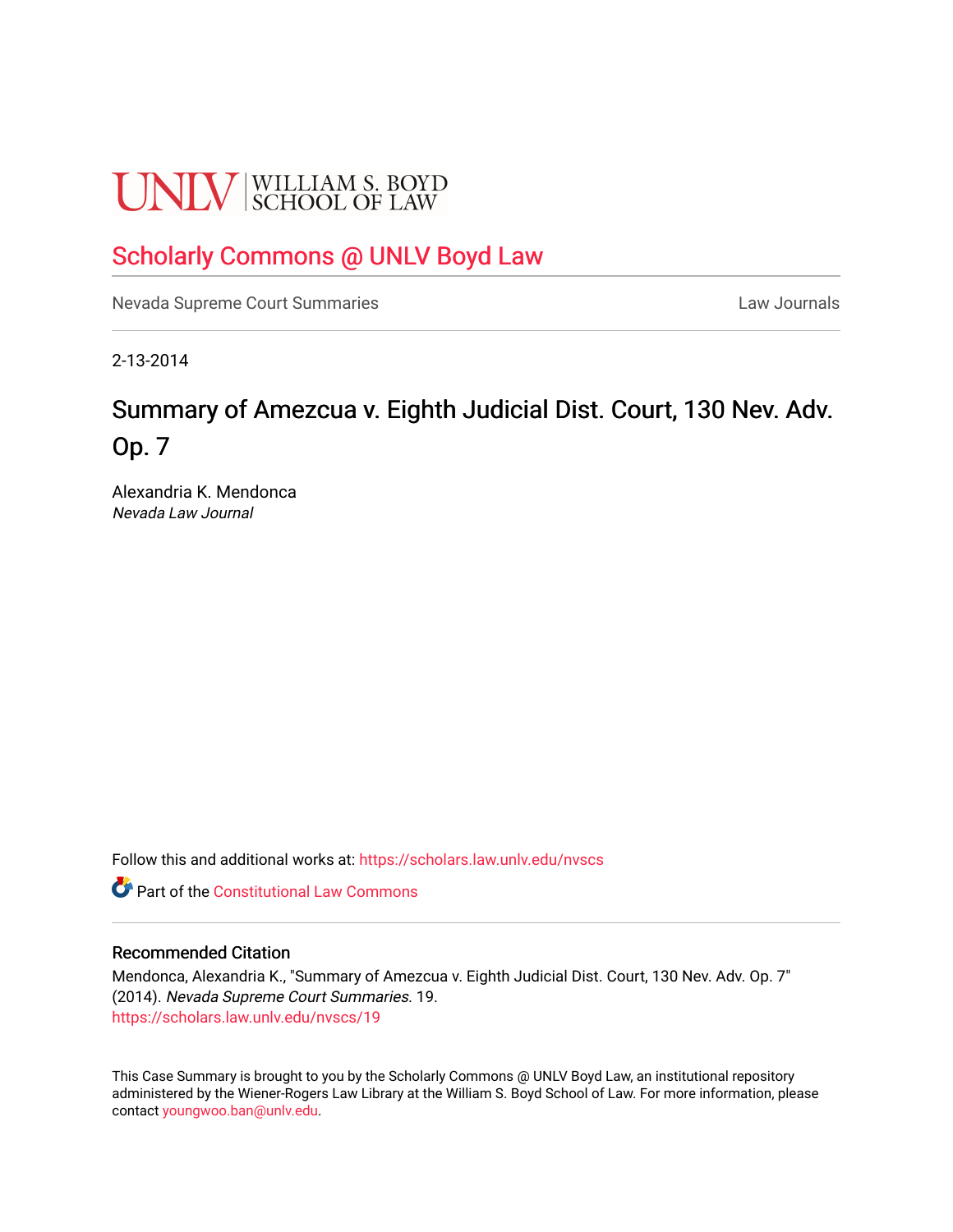*Amezcua v. Eighth Judicial Dist. Court,* 130 Nev. Adv. Op. 7 (Feb. 13, 2014)<sup>1</sup>

#### CONSTITUTIONAL LAW: JURY TRIAL

#### **Summary**

The Court determined whether a first-offense domestic battery under NRS 200.485 is a serious offense requiring a jury trial under the Sixth Amendment to the United States **Constitution** 

#### **Disposition**

The Nevada Legislature did not determine first-offense domestic battery to be a serious offense because the additional penalties along with the maximum six-month incarceration are not sufficiently severe. In Nevada, first-offense domestic battery therefore constitutes a "petty" offense to which the Six Amendment right to a jury trial does not attach.

#### **Factual and Procedural History**

Sergio Amezcua was charged with first-offense battery constituting domestic violence.<sup>2</sup> The justice court denied Amezcua's motion for jury trial. Amezcua was convicted and the district court affirmed the judgment on appeal. Amezcua petitioned for a writ of mandamus arguing that first-offense domestic battery is a serious offense entitling him to a jury trial.

#### **Discussion**

The Sixth Amendment right to a jury trial attaches to "serious" but not "petty" offenses. $3$ An offense with a maximum sentence of six moths or less is presumptively a "petty" offense.<sup>4</sup> The presumption may be overcome by showing additional penalties so severe that the legislature clearly determined the offense to be "serious."<sup>5</sup>

First-offense domestic battery can only warrant a maximum six-month imprisonment.<sup>6</sup> Additional penalties include community service and a fine.<sup>7</sup> Collateral consequences for the offense can include a presumption of unfitness for child custody, loss of firearm rights, and deportation for noncitizens.

The Court noted that the collateral consequences arise in separate civil proceedings and are therefore not relevant to determine seriousness because they do not reflect a clear determination by the Legislature that a specific offense is serious. Considering only the penalties specific to first-offense domestic battery, and the fact that the Nevada Legislature permits the

<sup>1</sup> By Alexandria K. Mendonca. <sup>2</sup> *See* NEV. REV. STAT. § 200.485 (2013). <sup>3</sup> Blanton v. N. Las Vegas Mun. Court, 103 Nev. 623, 629, 748 P.2d 494, 497 (1987).

<sup>&</sup>lt;sup>4</sup> United States v. Nachtigal, 507 U.S. 1, 3 (1993).<br><sup>5</sup> *Id.* at 3–4.<br><sup>6</sup> NEV. REV. STAT. § 200.485 (2013).<br><sup>7</sup> *Id.*